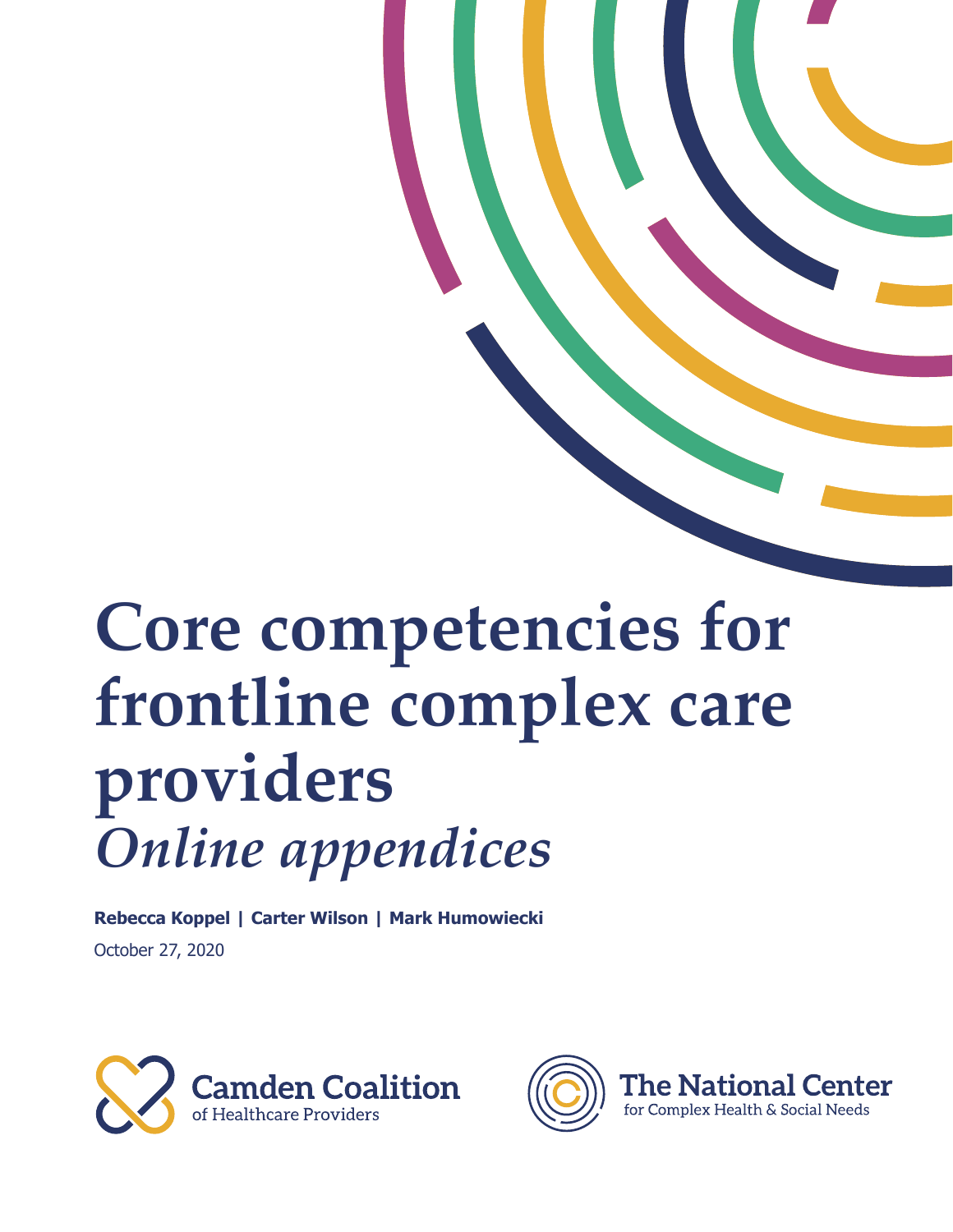# **Appendix 5: Methods**

## **Phases of development**

#### Phase 1: Charter and research (May 2019 – October 2019)

During phase 1, the Complex Care Field Coordinating Committee (FCC) — a complex care field oversight body composed of the Camden Coalition's National Center for Complex Health and Social Needs, the Institute for Healthcare Improvement, Center for Health Care Strategies, Community Catalyst's Center for Consumer Engagement in Healthcare Innovation, and the Alliance for Strong Families and Communities — developed the charter for the core competencies working group. This included the working group's scope, key deliverables, timeline, and group composition. The FCC announced the creation of the working group and solicited nominations through an application process. During this phase, the working group was finalized and formed.

In parallel, National Center staff conducted a comprehensive research process, including a literature review and stakeholder interviews, to develop a briefing book. The National Center staff published blogs to introduce the field to the project and received feedback through a survey and an open opportunity at the *Putting Care at the Center 2019*, a conference of 750+ complex care professionals working in diverse roles, settings, and populations. The National Center staff engaged representatives of professional and educational associations to better understand how complex care overlaps with a variety of disciplines.

#### Phase 2: Working group convenings (September 2019 – September 2020)

During Phase 2, the working group convened monthly for a series of structured dialogues designed to elicit core elements of complex care and ultimately design the domains and competencies. Through these discussions, partner dialogue, and independent written work, the working group generated and refined competencies and the final report based on their own experience, research, and stakeholder feedback collected through interviews and surveys.

## Phase 3: Report writing (March 2020 - September 2020)

During the convening process, the National Center staff began outlining and drafting the materials that ultimately constituted the report. As the working group came to consensus, National Center staff developed this comprehensive report. Drafts were shared with the working group members and an editorial process was followed to generate a final report.

#### Phase 4: Dissemination (October 2020-ongoing)

This report was initially released at the National Center's 2020 virtual conference in October 2020 and, subsequently, the Field Coordinating Committee and working group members disseminated the report broadly.

## **About the complex care core competencies working group**

Oversight and leadership: The Field Coordinating Committee chartered a working group of field experts to develop a set of core competencies for the field of complex care. Mark Humowiecki, Senior Director of the National Center, chaired the working group. The chair is responsible for developing and leading the process of creating core competencies, facilitating meetings, and communicating with other stakeholders. The vice-chairs, Anna Doubeni and Sara Reid, were selected based on background in the areas of education, direct care, program and organizational leadership, and lived experience. The project was managed by staff at the National Center.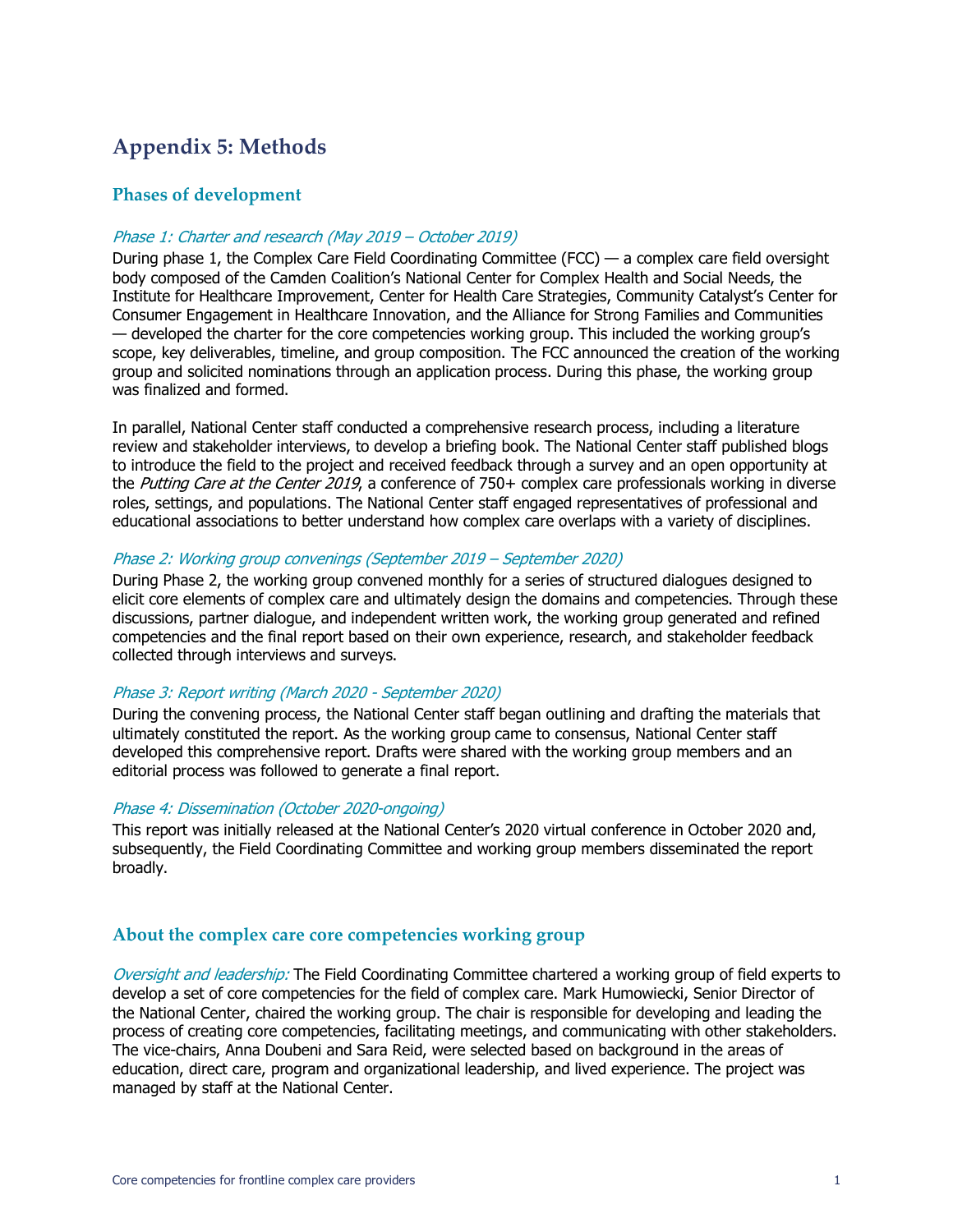Working group recruitment and makeup: The National Center circulated a request for nominations for the working group to stakeholders and partners. The request called for nominations of experts in a variety of fields including physical health, behavioral health, pharmacy, nursing, home care, public health, housing, food access and nutrition, criminal justice and legal services, and other social services. After a telephone interview, the nominated individuals were selected for membership based on expertise and relevant lived and/or professional experience. The members represent a diverse range of professions, geographies, and identities.

Working group scope: The working group met monthly from September 2019 to September 2020 with one in-person meeting in February and one week of three virtual meetings in May. The working group began by aligning on goals, values, and processes. During those in-person and virtual meetings, the working group generated and refined domains and competency statements through structured brainstorming and consensus-building activities.

# **Competency and report drafting**

Literature review: Literature was identified through database searches with key terms including "complex care," "core competencies," "healthcare core competencies," "complex healthcare interventions," and "complex care competencies." Literature was also identified by examining the citations of key resources and collecting recommendations from experts and from the working group.

White and grey literature were scanned for relevance, themes were selected, and the information was synthesized and incorporated into all sections of the final report.

Informant interviews: The staff conducted 14 semi-structured qualitative interviews with thought leaders from within complex care and leaders from health profession education. These key informants were chosen for diversity of perspective, experience, and profession (Appendix 6). The interview guide (Appendix 6) was tailored to each person's expertise, experience, and profession. The participants were from professional and educational organizations, medical and social systems, and educational institutions. They spanned the disciplines of medicine, nursing, and social work. The interviews were conducted virtually or via phone and eight were recorded and transcribed. The transcriptions were analyzed for themes and ideas.

Briefing book: The staff developed a briefing book that synthesized the informant interviews and literature review from the preparation phase of the project and identified key areas for discussion. The working group used the briefing book as a reference during the competency development process.

Drafting the core competencies: The National Center staff drafted and edited the competencies and final report based on considerable input and feedback from the working group and other stakeholders over many months. The working group discussed extensively and arrived at a consensus around the core competencies through an iterative process. Consensus, after thorough discussion, was achieved by following the majority's preference if those in the minority found it acceptable.

The leadership and working group used the following competency-writing guidelines to inform competency drafting:

- One idea
- Composed with one or two verbs
- Specific to complex care
- § Applicable across professions, disciplines, and contexts in complex care
- Plain, objective, and profession-agnostic language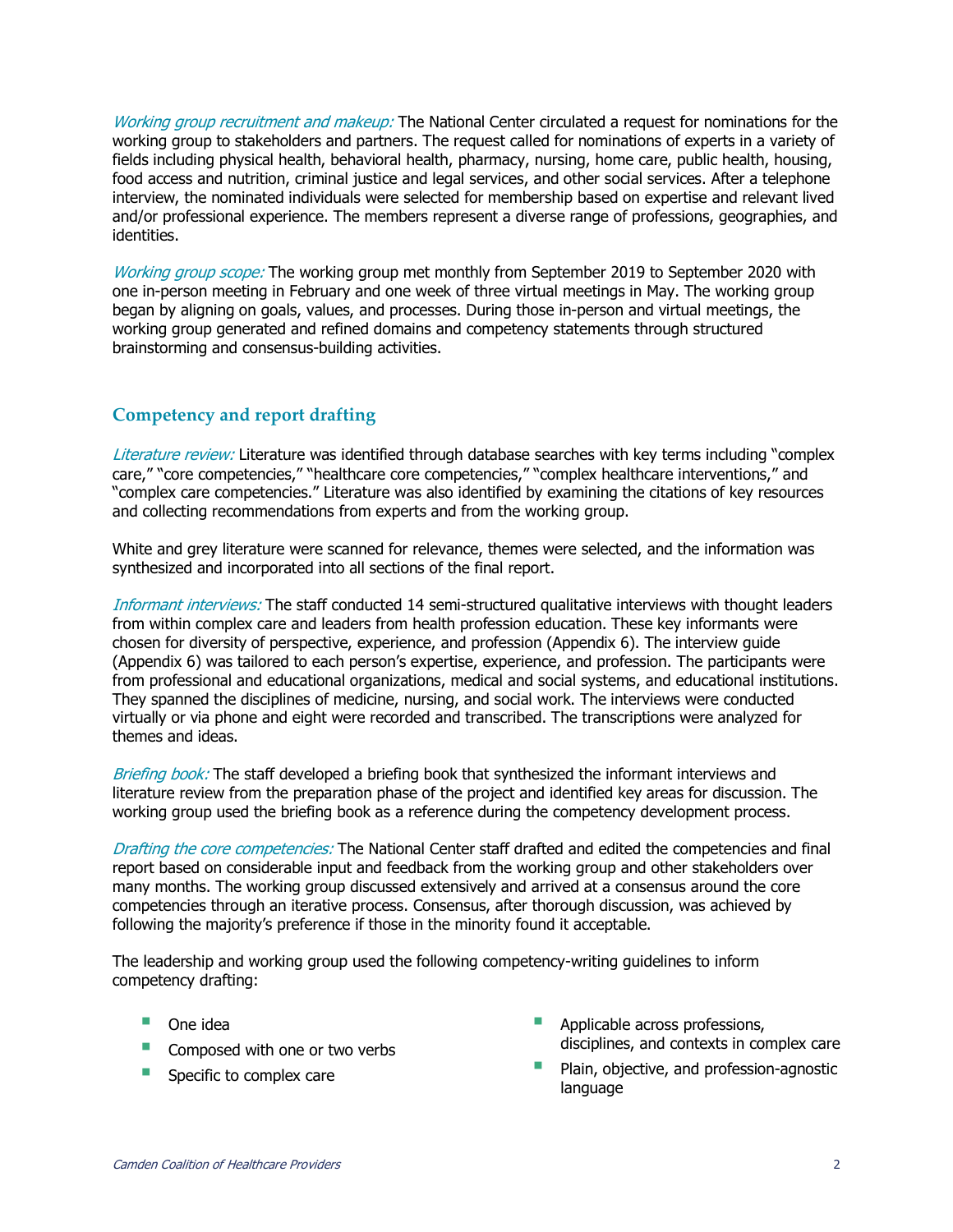- Able to be integrated across the learning continuum (e.g., undergraduate, graduate, continuing education)
- **•** Process-oriented (the "how")
- Knowledge, skills, and attitudes needed for complex care

To develop the domains, the working group brainstormed competencies then grouped them by theme. The themes were informed inductively, based on the competencies, and deductively, based on the results of an initial field survey and on domains from other fields. The working group then alternated between refining the themes into domains and reviewing and discussing the competencies in each domain.

Referencing existing core competencies for related disciplines: Core competencies from other fields were collected to inform the process, structure, and content of this project. Reports were collected from fields that have recently developed competencies and have extensive documentation on the process of developing their core competencies (e.g., public health). Competencies were also collected to capture a wide variety of numbers, types (e.g., general and specific), and levels (e.g., individual and systems) of core competencies. Finally, competencies, guidelines, and principles of practices in fields similar to complex care (e.g., social work) were collected to inform potential competency content.

Partners and thorough research using search engines provided these core competencies from related fields. The various core competencies were then assessed and characterized based on process, structure, and content. From the process descriptions, several validated and relevant activities were selected for the process of developing the complex care core competencies. Finally, an analysis of the overlaps and gaps of the content of core competencies for related disciplines reinforced the need for complex care core competencies.

Field surveys: Engaging the broader complex care field was vital both to broaden the scope of input and to garner support for this project. Attendees at the *Putting Care at the Center 2019* National Center conference submitted their initial ideas about the qualities of complex care team members.

A survey was distributed in February 2020 to collect the field's feedback on the domains of core competencies. A second survey was distributed in June 2020 to evaluate and provide feedback on the draft domains and competency statements. The survey responses (Appendix 7) were assessed and incorporated in the briefing book for the working group members.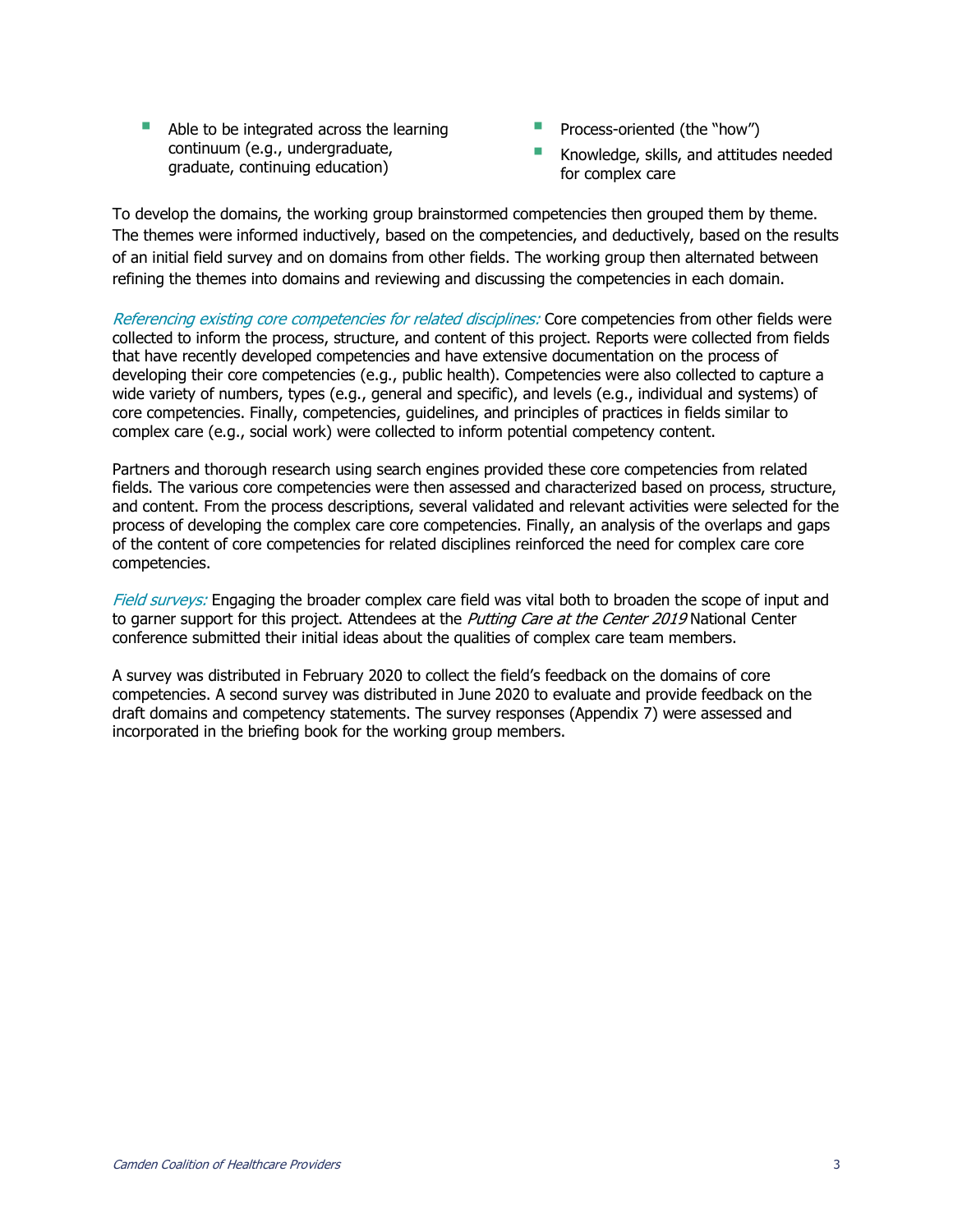# **Appendix 6: A framework for assessing level of mastery for**

# **competencies**

Each competency is designed to be applied across stages of learning and mastery including high school, associates, bachelors, masters, doctorate, professional, and continuing education levels. Because each discipline, profession, and role within a care team have different levels of education required to practice, prototype milestones using the education level-agnostic terms "novice," "advanced beginner," "competent," "proficient," and "expert" have been outlined below. Each of these tiers can be applied to each of the competencies.

The following is a prototype that can be used to inform application and assessment of each competency. Milestones for the remaining competencies can be constructed using this prototype.

| Competency: Coordinate access to social and medical care and supports with continuity. |                                                                                                                |                                                                                                          |                                                                                                                                             |                                                                                                                                                  |  |  |
|----------------------------------------------------------------------------------------|----------------------------------------------------------------------------------------------------------------|----------------------------------------------------------------------------------------------------------|---------------------------------------------------------------------------------------------------------------------------------------------|--------------------------------------------------------------------------------------------------------------------------------------------------|--|--|
| <b>Novice</b>                                                                          | <b>Advanced beginner</b>                                                                                       | <b>Competent</b>                                                                                         | <b>Proficient</b>                                                                                                                           | <b>Expert</b>                                                                                                                                    |  |  |
| No knowledge,<br>skill, or<br>attitude in this<br>area                                 | Is aware of some medical<br>and social community<br>resources and provides<br>referrals with no follow-<br>up. | Is aware of social<br>and medical<br>community<br>resources and<br>provides referrals<br>with follow-up. | Has relationships<br>with practitioners of<br>social and medical<br>community<br>resources and<br>provides referrals<br>with warm hand-off. | Has deep<br>relationships with<br>practitioners of<br>social and medical<br>community<br>resources and<br>integrates social and<br>medical care. |  |  |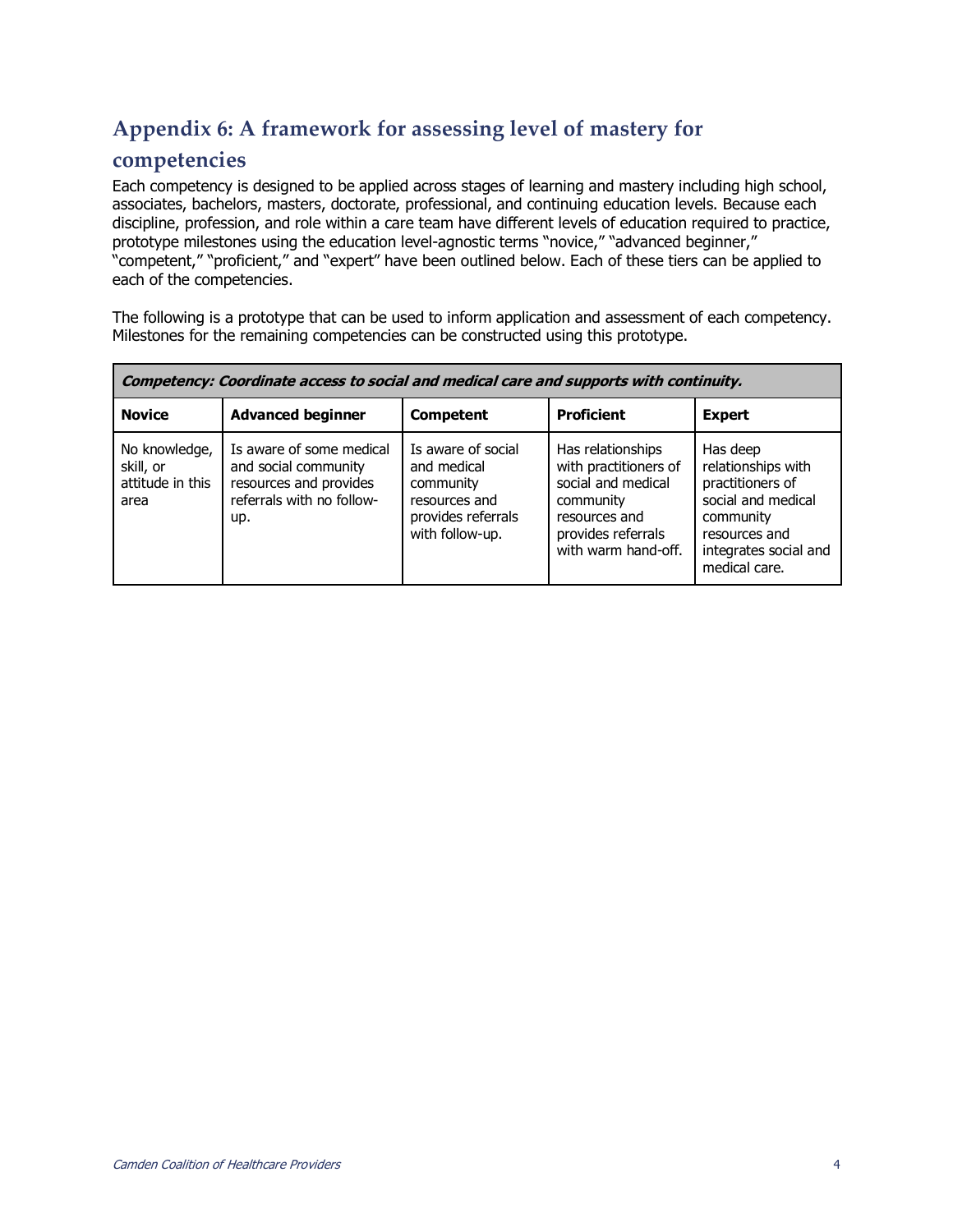# **Appendix 7: Core competency domains of related fields**

This table represents how competencies from other disciplines overlap with the complex care core competencies. There are several areas of overlap as displayed in the multicolored boxes. The competencies of related professions also contain discipline-specific competencies, which are displayed in grey. The information in this table was gathered from official profession-specific competency reports.

| <b>Complex</b><br>Care       | <b>Human complexity</b><br>and context              | <b>Personal and</b><br>professional<br>commitment<br>and ethics | <b>Person-centered</b><br>relationship-<br>powered care                                                                                                                         | <b>Integrated team</b><br>collaboration                 | management                                                                                                                                                                                                                                                    | <b>Diverse information</b> Systems complexity<br>and context                                                 | <b>Discipline-specific</b><br>competencies |
|------------------------------|-----------------------------------------------------|-----------------------------------------------------------------|---------------------------------------------------------------------------------------------------------------------------------------------------------------------------------|---------------------------------------------------------|---------------------------------------------------------------------------------------------------------------------------------------------------------------------------------------------------------------------------------------------------------------|--------------------------------------------------------------------------------------------------------------|--------------------------------------------|
| <b>Nursing</b>               | <b>Clinical prevention</b><br>and population health | Professionalism<br>and professional<br>values                   | Baccalaureate<br>generalist nursing<br>practice                                                                                                                                 | Interprofessional<br>communication and<br>collaboration | Information<br>management and<br>application of patient<br>care technology<br>Scholarship for<br>evidence based<br>practice                                                                                                                                   | Health care policy,<br>finance, and<br>regulatory<br>environments                                            | Liberal education                          |
| <b>Medicine</b>              | Medical knowledge                                   | Professionalism                                                 | Patient care                                                                                                                                                                    | Interpersonal and<br>communication skills               | <b>Practice-based</b><br>learning and<br>improvement                                                                                                                                                                                                          | Systems-based<br>practice                                                                                    |                                            |
| <b>Social</b><br><b>Work</b> | Engage diversity and<br>difference in practice      | Demonstrate<br>ethical and<br>professional<br>behavior          | Intervene with<br>individuals, families,<br>groups,<br>organizations and<br>communities<br>Engage with<br>individuals, families,<br>groups,<br>organizations and<br>communities |                                                         | Assess individuals,<br>families, groups,<br>organizations and<br>communities<br>Engage in practice-<br>informed research and<br>research-informed<br>practice<br>Evaluate practice with<br>individuals, families,<br>groups, organizations<br>and communities | Engage in policy<br>practice<br>Advance human rights<br>and social, economic<br>and environmental<br>justice |                                            |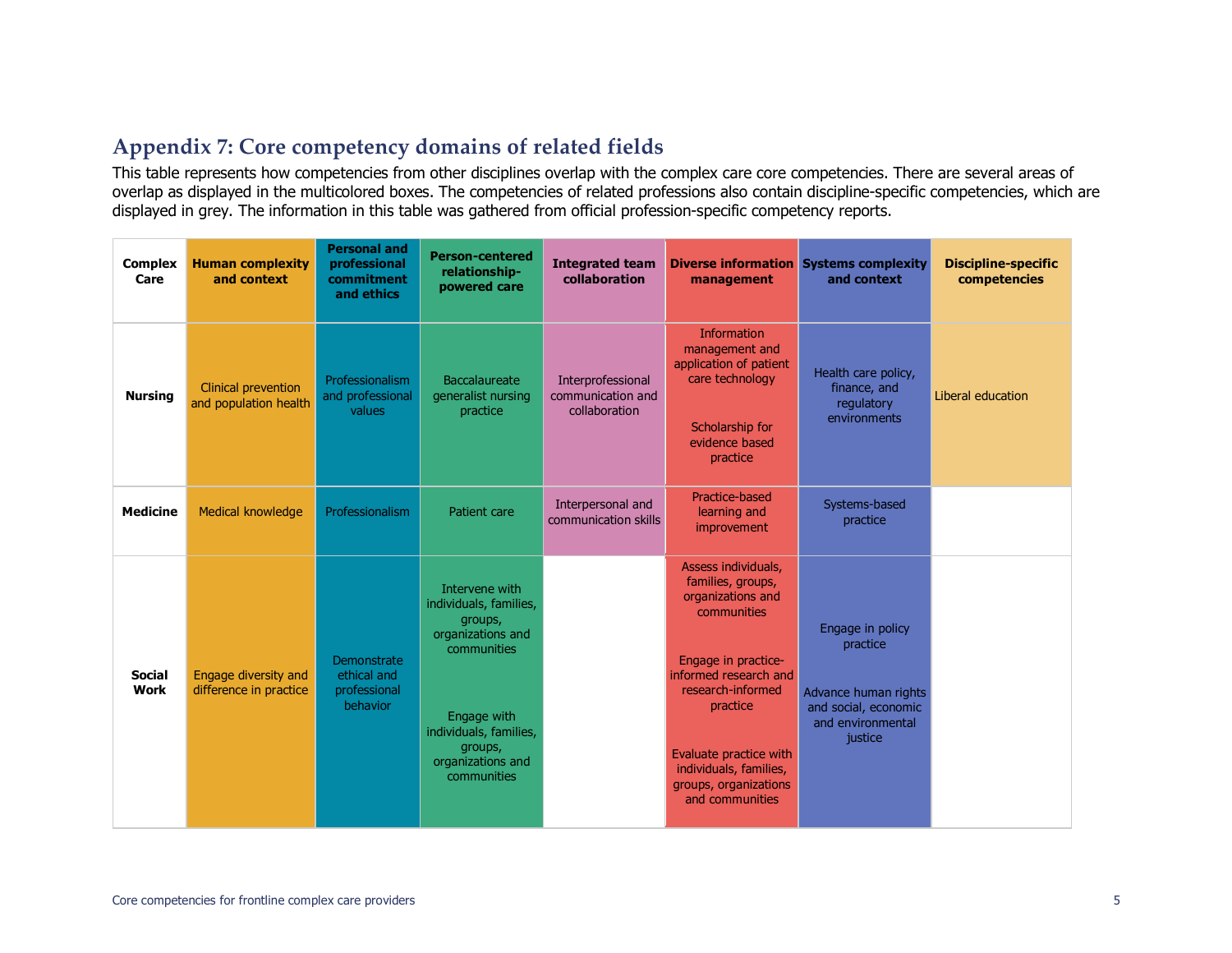| <b>Public</b><br>health                                                               | Community<br>dimension of practice | Cultural<br>competence skills                          |                                                                                                                                                                                                                                                                                                                    | <b>Communication skills</b>                                                 | Analytical/<br>assessment skills | Leadership and<br>systems thinking<br>Policy<br>development/program management<br>planning skills | Public health sciences<br>Financial planning and |
|---------------------------------------------------------------------------------------|------------------------------------|--------------------------------------------------------|--------------------------------------------------------------------------------------------------------------------------------------------------------------------------------------------------------------------------------------------------------------------------------------------------------------------|-----------------------------------------------------------------------------|----------------------------------|---------------------------------------------------------------------------------------------------|--------------------------------------------------|
| <b>CHW</b>                                                                            | Community health<br>practice       | Professional<br>practice<br>Diversity and<br>inclusion |                                                                                                                                                                                                                                                                                                                    | Communication                                                               | Assessment                       |                                                                                                   | Disease prevention and<br>management             |
| Peer<br><b>Workers</b><br>in<br><b>Behavioral</b><br><b>Health</b><br><b>Services</b> |                                    |                                                        | Personalizes peer<br>support<br>Promotes growth<br>and development<br>Links to resources,<br>services, and<br>supports<br>Provides information<br>about skills related<br>to health, wellness,<br>and recovery<br>Helps peers to<br>manage crises<br>Engages peers in<br>collaborative and<br>caring relationships | <b>Supports</b><br>collaboration and<br>teamwork<br>Values<br>communication |                                  | Promotes leadership<br>and advocacy                                                               |                                                  |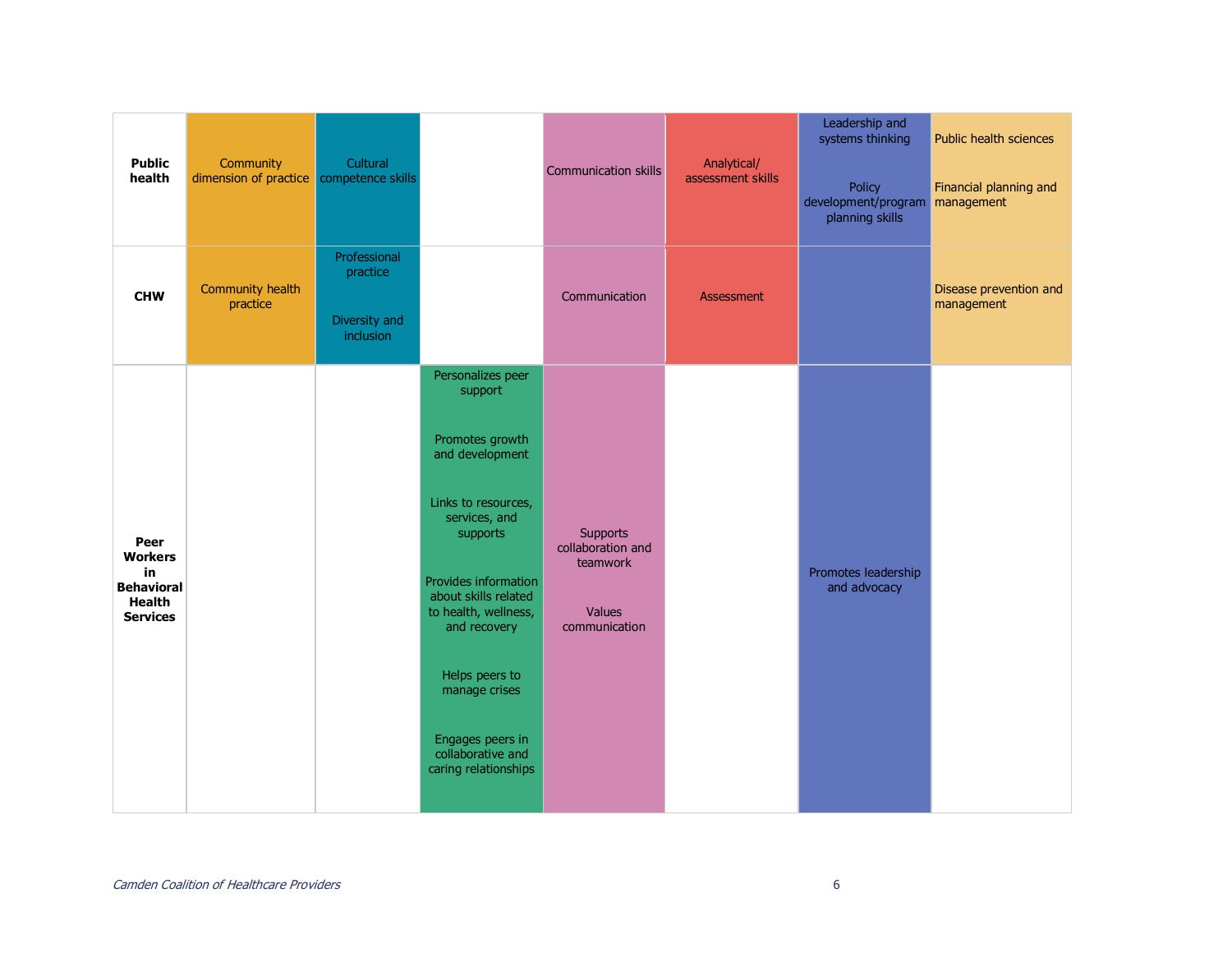|             |                   | Provides support                           |                                    |  |  |
|-------------|-------------------|--------------------------------------------|------------------------------------|--|--|
|             |                   | Shares lived<br>experiences of<br>recovery |                                    |  |  |
|             |                   | Supports recovery<br>planning              |                                    |  |  |
|             |                   |                                            | Teams and<br>teamwork              |  |  |
| <b>IPEC</b> | Values/<br>ethics |                                            | Interprofessional<br>communication |  |  |
|             |                   |                                            | Roles/responsibilities             |  |  |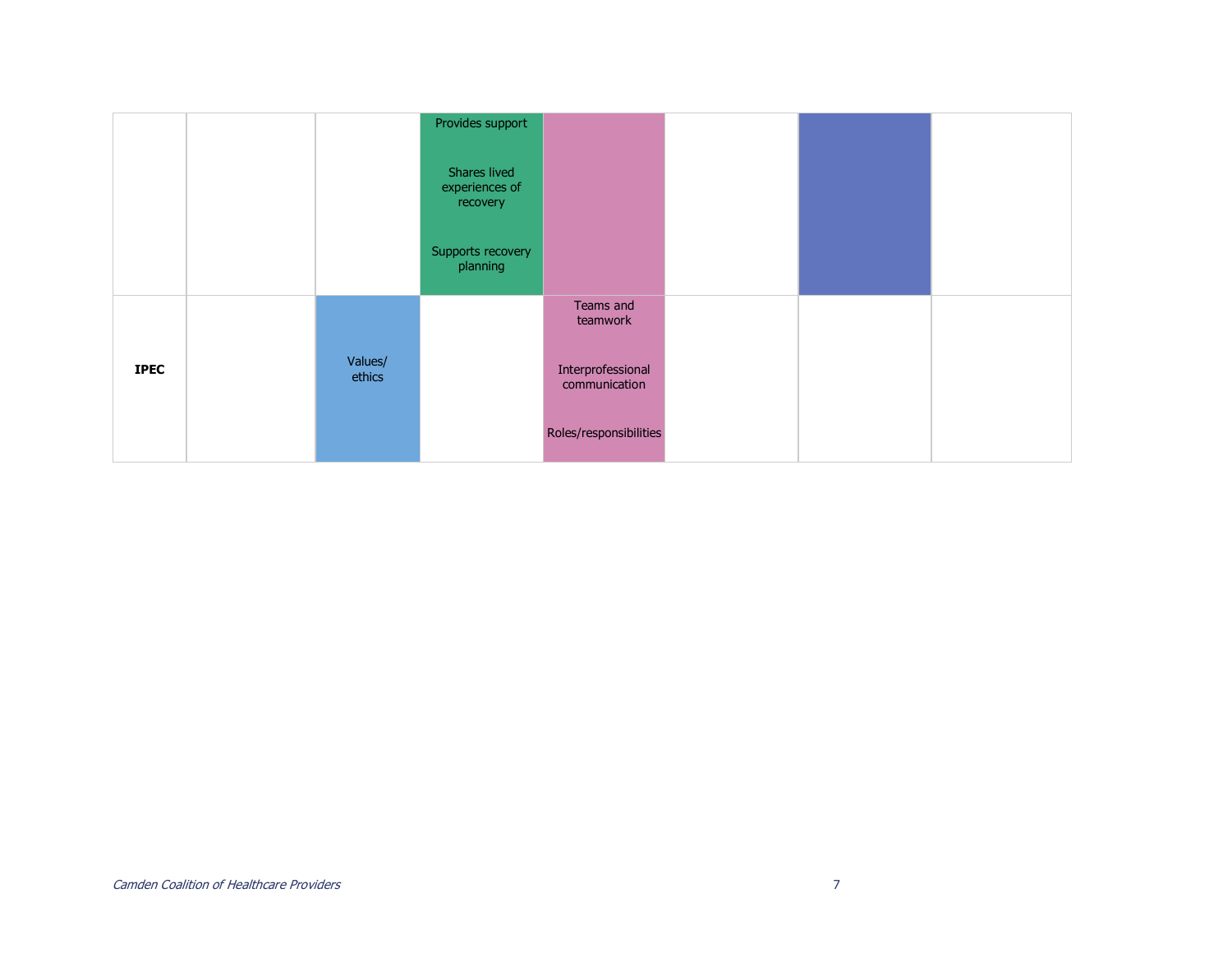# **Appendix 8**

# **Questions for past core competency developers**

## Overall process

- 1. Can you briefly describe the structure and process used in your competency development?
- 2. What in the process worked really well?
- 3. What were some of the major mistakes/pitfalls you experienced?
	- a. And how did you work through them?
- 4. How did you ensure transparency and credibility throughout this process?
- 5. How did you chunk the work across meetings? How many meetings?
- 6. Which exercises within meetings were particularly helpful?
- 7. Did you rely on virtual meetings between working sessions?
- 8. Once the competencies were developed, what was the review and approval process you went through?
- 9. Do you have any other suggestions or advice for a group working to start this process?

## Committee membership

- 10. Did you involve individuals with lived experience in the process?
	- a. And if so, how did you make sure their contributions were meaningful?
- 11. What was the leadership structure of the committee?
- 12. How did you go about ensuring diversity among members?
- 13. How did you work to align a shared vision and work across the table?
- 14. What stakeholders were critical to have at the table for legitimacy and buy-in?

#### Drafting core competencies

- 15. How did you align the group on the 'type' or 'level' of core competencies you were looking to develop?
- 16. What were some of the ways you worked to craft language that was applicable for all sectors/roles/organizations?
- 17. What were committee members' role in drafting/approving final language?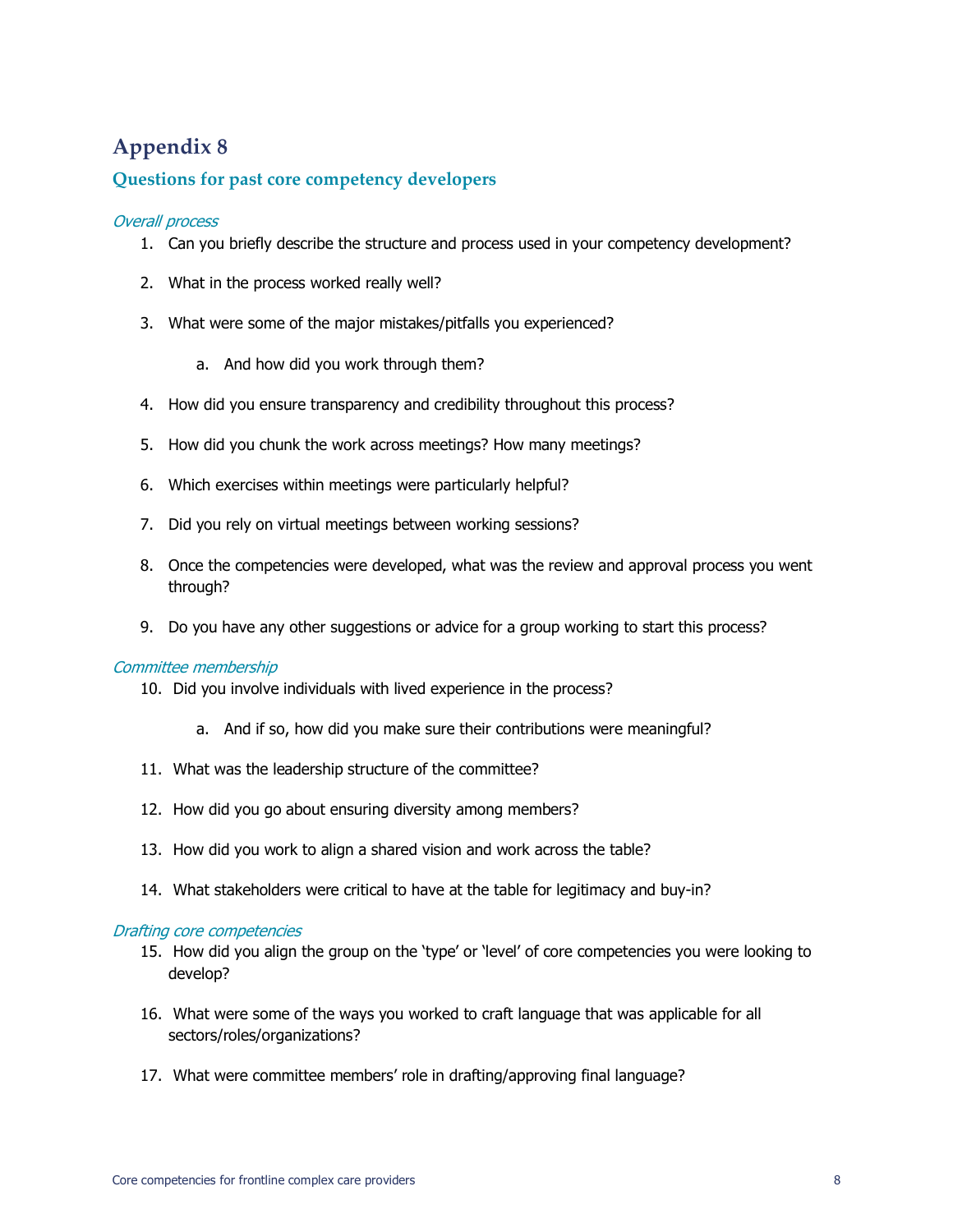18. What qualities were most important in a facilitator for your development?

#### **Implementation**

- 19. What are your recommendations for the implementation of core competencies?
	- a. How do we ensure broad support among a wide stakeholder group?
	- b. How do we ensure that the competencies are useful for the field? Educational institutions? Professional associations?

## **Questions for complex care experts**

#### Content

- 1. How is complex care practice different than in traditional healthcare?
- 2. What areas do you wish you had received training on before working with complex patients?
- 3. Through the drafting of the *Blueprint* we identified 5 principles of complex care: person-centered, equitable, cross-sector, team-based, and data-driven.
	- a. Do these resonate with you? What is missing?
	- b. How could we translate these principles to competencies?
- 4. Think about your best front-line staff, what skills, knowledge, and experiences do they bring to their practice?
- 5. In a successful cross-sector partnership, what did you find necessary for success?
- 6. What skills, knowledge or competencies do you look for when hiring staff that will be working with complex care patients or programs?

#### Use of competencies

- 7. The core competencies working group is tasked with developing statements that are broadly applicable and could be adapted by the various sectors, organization types, and professionals that are included in complex care. Would these statements be useful in your work? If so, how?
- 8. What tools/resources are needed to train your workforce?
- 9. How can core competencies support this process?
- 10. What do you see the main objectives of the core competencies to be?
- 11. What are your hopes for complex care core competencies?
- 12. How do you see the core competencies improving and advancing the field?

#### **Snowball**

13. Do you have any additional resources we should include in our research?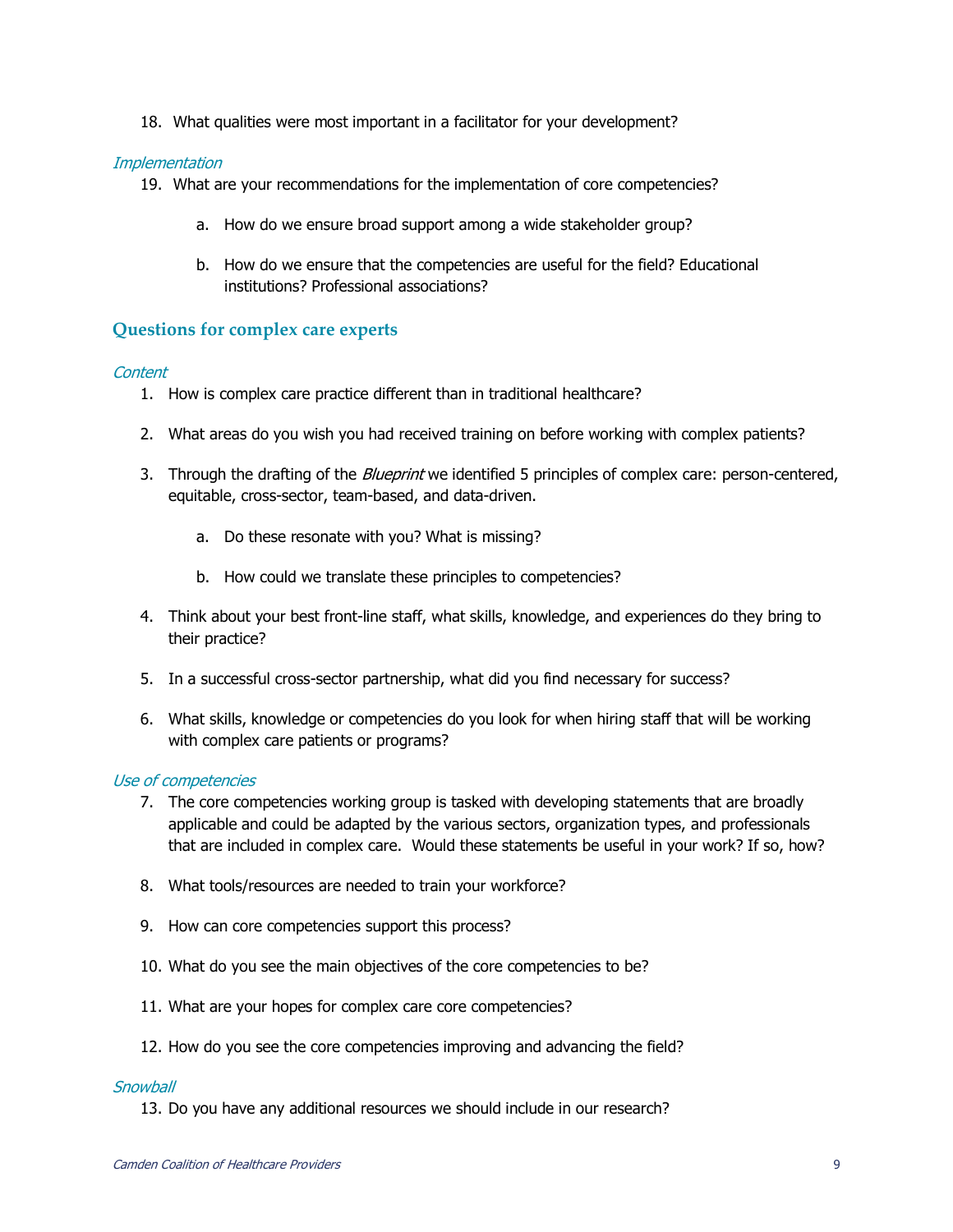- 14. Which disciplines or sectors are most important to be included?
- 15. Who else should we talk to?

## **Questions for educators**

#### Content

- 1. What are the key pieces of information you are teaching your students about complex care?
- 2. What do you think is currently missing from their basic curriculum that would help students become better practitioners?
- 3. What are some of the barriers you face in educating students on complex care?
- 4. What resources have been helpful as you work to educate students on this content?
- 5. What professional competencies do you currently teach?
- 6. How do you incorporate interprofessional competencies?

#### Use of competencies

- 7. What role do competencies play in the teaching process?
- 8. How can we ensure the competencies are useful in the teaching process?
- 9. What do you see the main objectives of the core competencies to be?
- 10. What are your hopes for complex care core competencies?
- 11. How do you see the core competencies improving and advancing the field?

#### **Drafting**

- 12. What are the characteristics of good core competencies?
- 13. How do we ensure that the core competencies developed apply to the wide range of professional types operating in different sectors?
- 14. Roughly how many core competencies would you expect?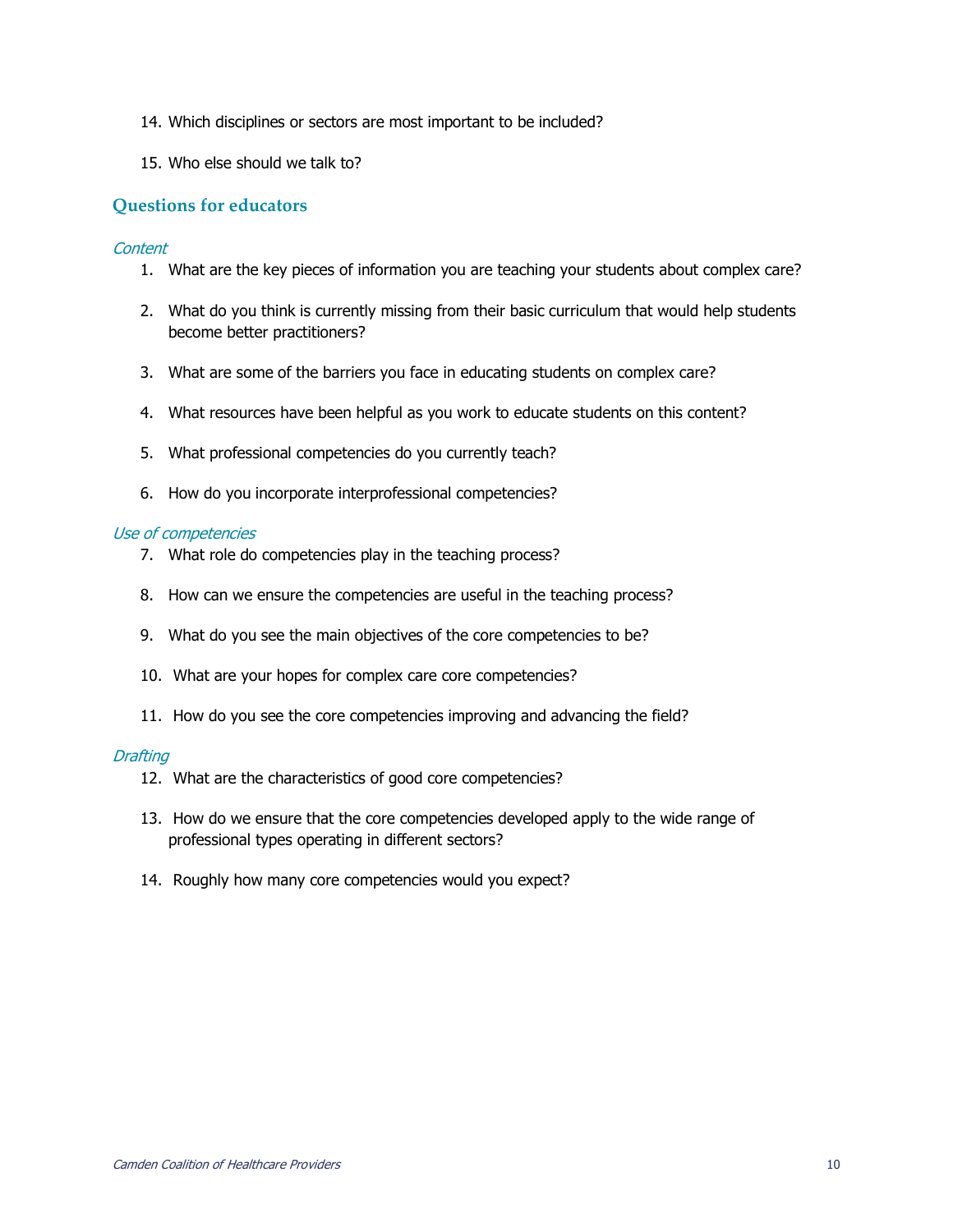# **Appendix 9: Surveys and results**

## **Field survey #1 – January 2020**

1. Please rate the following on a scale from strongly disagree to strongly agree: The core competencies for the frontline complex care workforce should include competencies in the following categories:

- Research and evaluation
- Data management
- Client engagement (e.g., assessment, treatment planning)
- Diversity and culture
- Communication and interpersonal skills
- Teamwork and collaboration
- Professionalism and ethics
- Health and social policy and systems
- Patient care
- Medical knowledge
- Practice-based learning and improvement
- Cross-systems literacy

Other core competency areas not stated above?

2. What are the skills, knowledge, and attitudes required for members of a complex care team? Other comments or questions?

#### **Field survey #1 results**

The roles and sectors of survey #1 respondents are displayed below.

| Role                                | Count |
|-------------------------------------|-------|
| Organizational or system leadership | 37    |
| Nurse                               | 33    |
| Program manager/director            | 26    |
| Social worker                       | 22    |
| Other                               | 20    |
| Other direct service provider       | 19    |
| Physician                           | 18    |
| Case manager/coordinator            | 15    |
| <b>CHW</b>                          | 8     |
| Consumer/caregiver                  | 7     |
| Total                               | 205   |

| <b>Sector</b>       | Count |
|---------------------|-------|
| Behavioral health   | 26    |
| Consumer engagement | 4     |
| Criminal justice    | 1     |
| Education           | 9     |
| Employment          | 1     |
| Government          | 4     |
| Hospital/healthcare | 100   |
| Insurance/payer     | 14    |
| Other               | 26    |
| Policy/advocacy     | 6     |
| Social services     | 15    |
| Total               | 206   |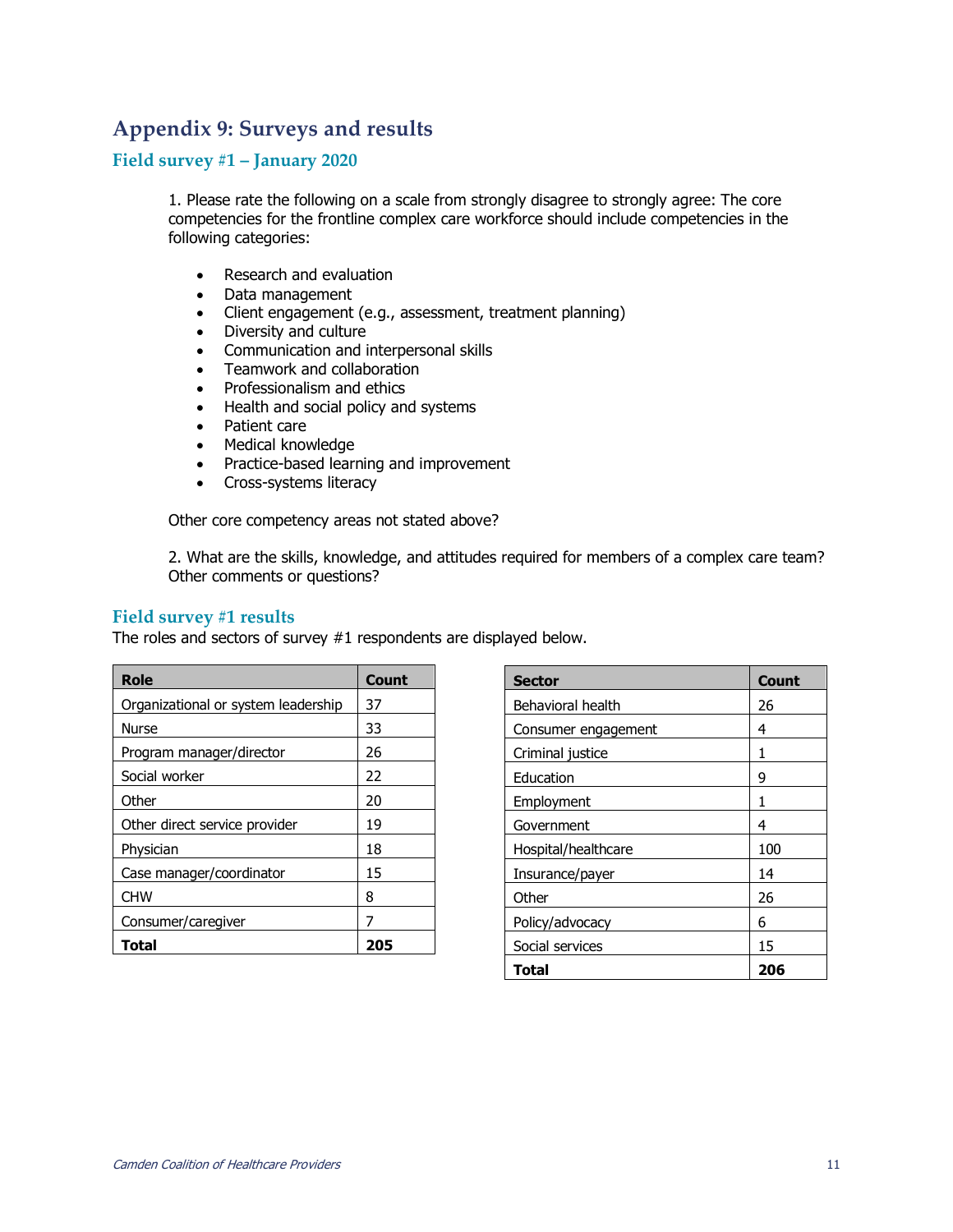| <b>Domain</b>                           | <b>Respondents who "agree"</b><br>or "strongly agree"<br>(n=205) | <b>Percent who "agree"</b><br>or "strongly agree" |
|-----------------------------------------|------------------------------------------------------------------|---------------------------------------------------|
| Communication and interpersonal skills  | 202                                                              | 99%                                               |
| Client engagement                       | 202                                                              | 99%                                               |
| Teamwork and collaboration              | 201                                                              | 98%                                               |
| Professionalism and ethics              | 201                                                              | 98%                                               |
| Diversity and culture                   | 195                                                              | 95%                                               |
| Patient care                            | 188                                                              | 92%                                               |
| Cross-systems literacy                  | 185                                                              | 90%                                               |
| Practice-based learning and improvement | 178                                                              | 87%                                               |
| Medical knowledge                       | 167                                                              | 81%                                               |
| Health and social policy and systems    | 164                                                              | 80%                                               |
| Data management                         | 145                                                              | 71%                                               |
| Research and evaluation                 | 113                                                              | 55%                                               |

The quantitative results of the survey are displayed in the table below.

The qualitative results provided the working group with additional knowledge, skills, and attitudes to include in the core competencies including knowledge of adverse childhood experiences (ACEs), skills in motivational interviewing, and an attitude of adaptability.

#### **Field & association survey #2 – June 2020**

The core competencies are divided into 6 domains:

- Human complexity and context
- Personal and professional commitment and ethics
- Person-centered, relationship-powered care
- Integrated team collaboration
- Diverse information management
- Systems complexity and context

For complex care community members: Please rate each of the following competencies from strongly disagree to strongly agree based on the following question: Is this competency an essential knowledge, skill, and/or attitude required for all front-line complex care team members?

For professional, educational, and industry associations: Please rate each of the following competencies from strongly disagree to strongly agree based on the following question: Does this competency align with your profession's education and practice?

#### Human complexity and context

Delivering effective complex care requires an understanding that the human experience is complicated; poor health and inadequate living conditions have multiple causes including an interplay of physical and behavioral health, structural and social conditions, and bias.

1. Obtain and apply foundational knowledge in: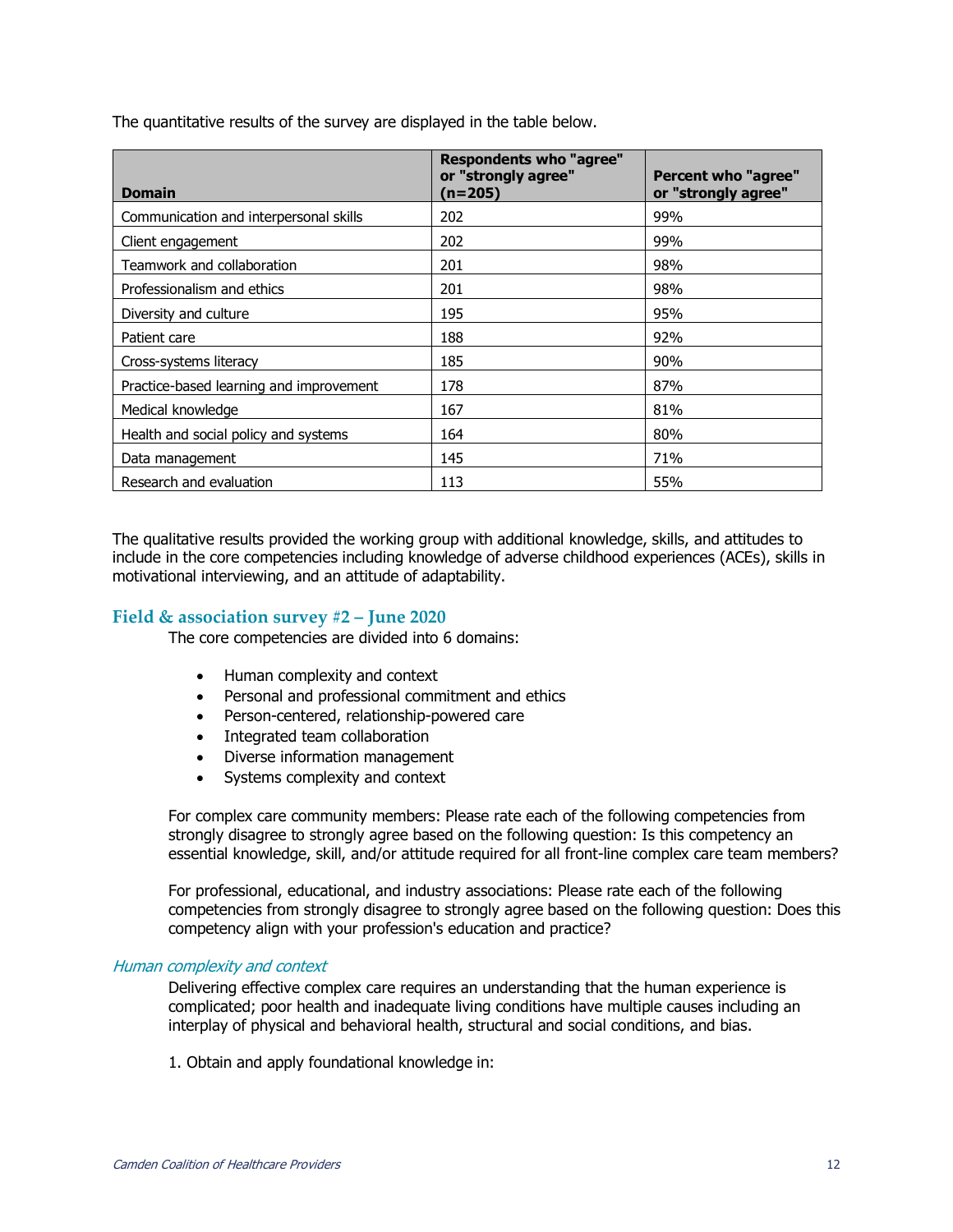a. Physical and behavioral health knowledge relevant to the discipline and context; social drivers of health

b. Interplay and compounding effects of multiple health and social needs

c. Frameworks used in the care of people with complex needs such as recovery model, strengths-based practice, resilience, and person-in-environment

d. Trauma informed care, including the impact of historical trauma and structural oppression (e.g. racism, sexism, ableism, colonialism)

e. Philosophy and practice of harm reduction

f. Models and techniques of behavior change

2. Evaluate, respect, and incorporate the diversity of values, strengths, culture, and personal preferences among individuals, families, and colleagues.

3. Apply tenacity, ingenuity, and divergent thinking to disrupt complex and deeply ingrained individual and community-level health disparities.

Other comments or questions about this domain (human complexity and context):

#### Personal and professional commitment and ethics

Complex care practitioners are deeply and ethically committed to improving the lives of the most vulnerable, believe in transformative change at the individual and system levels, engage in continuous learning and self-improvement, and serve as examples of hope and ingenuity.

4. Develop, implement, and evaluate innovative approaches to supporting individuals and families.

5. Champion hope and optimism for individuals, families, communities, teams, and systems.

6. Identify and develop strategies of self-care to avoid provider burnout and foster joy in work.

7. Employ the skills and perspective of self-reflection, cultural humility, anti-racism, and unconditional positive regard to mitigate personal biases and stigmas.

8. Understand and maintain appropriate professional boundaries and limitations within relationship-delivered care.

9. Educate individuals after evaluating the risks and benefits of gathering and sharing sensitive personal information, including health and social data and personal stories.

Other comments or questions about this domain (personal and professional commitment and ethics):

#### Person-centered, relationship-powered care

Complex care values the autonomy and agency of individuals and families and recognizes the importance of authentic healing relationships that support efforts to improve health and wellbeing.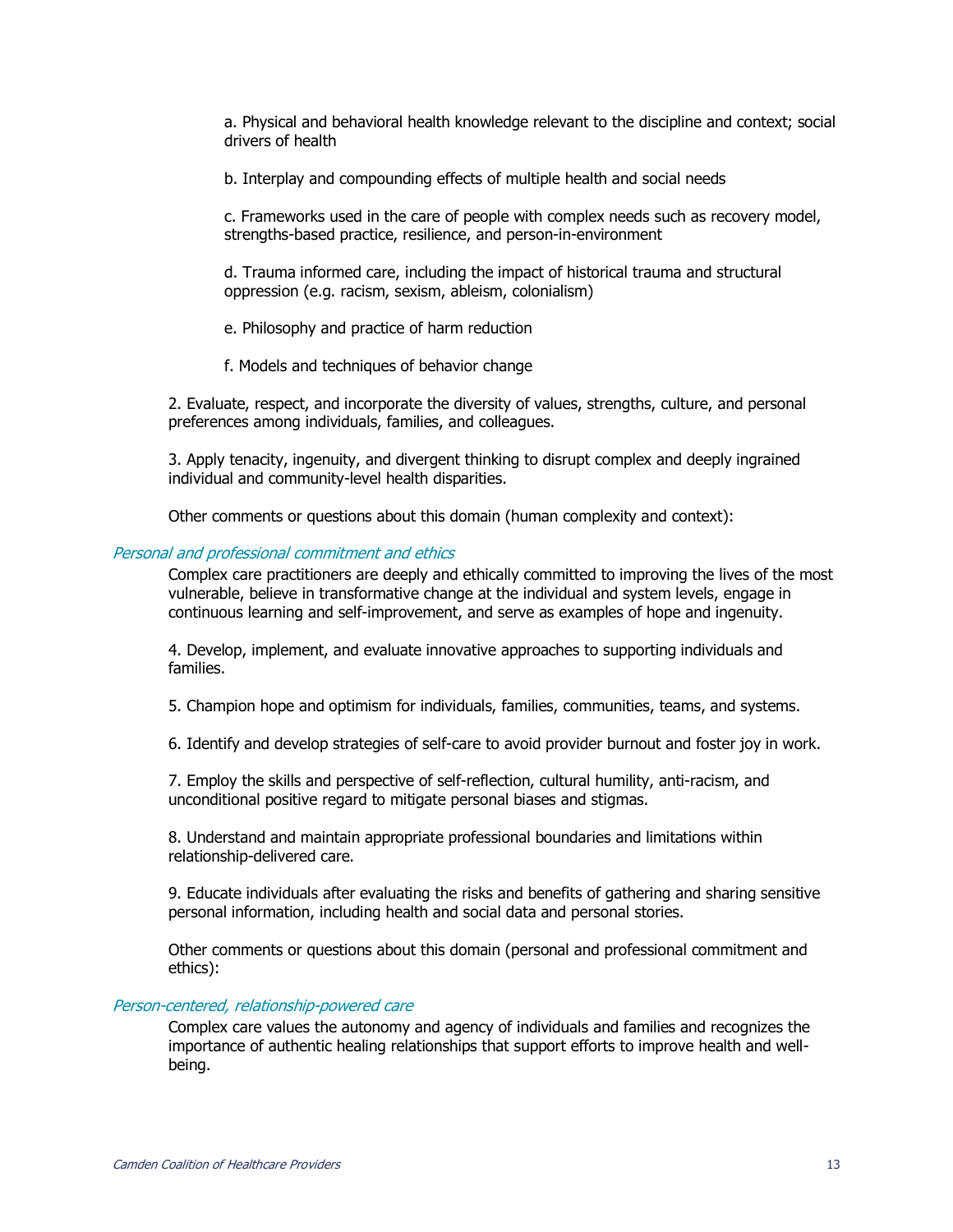10. Build healing authentic relationships that prioritize self-determination and encourage bidirectional feedback to inform goal setting and care delivery.

11. Create and maintain relevant care plans that reflect the goals and priorities of the individual and family.

12. Anticipate and address challenges in implementing care plans, including navigating complex systems and nonlinear pathways.

13. Employ counseling techniques to meet people where they are, create safety and explore behavior change.

14. Coordinate access to social and medical care and support with continuity.

15. Cultivate individuals' resilience in high-stakes moments and ability to navigate setbacks, barriers, and complex systems.

Other comments or questions about this domain (person-centered relationship-powered care):

#### Integrated team collaboration

Complex care relies on high functioning, collaborative care teams coordinating across multiple settings and in partnership with individuals and families.

16. Understand and respect the distinct role of each care team member, including the individual/family.

17. Develop mutual trust, support, and shared identity among care team members to build resiliency.

18. Communicate clearly and directly, orally and in writing, to coordinate activities and collaborate with the individual, family, and service partners.

19. Employ techniques of conflict resolution, bi-directional feedback, and active listening to responsibly build, sustain, and repair relationships with colleagues.

20. Contribute to collaborative decision making and collective leadership within flexible nonhierarchical care teams.

Other comments or questions about this domain (team communication and coordination):

#### Diverse information management

Complex care values quantitative and qualitative sources of information (including the individual and family themselves) to identify clients, assess needs, adapt best practices, and continuously improve the delivery of care and supports.

21. Assess root cause of individual health needs and population disparities to inform clinical, programmatic, and systems-level decisions.

22. Carefully evaluate and implement the current available evidence base to inform care appropriate for each individual's context, programmatic interventions, and systems-level policy.

23. Continuously collect, use, and evaluate information to drive resource allocation and improve the quality of care.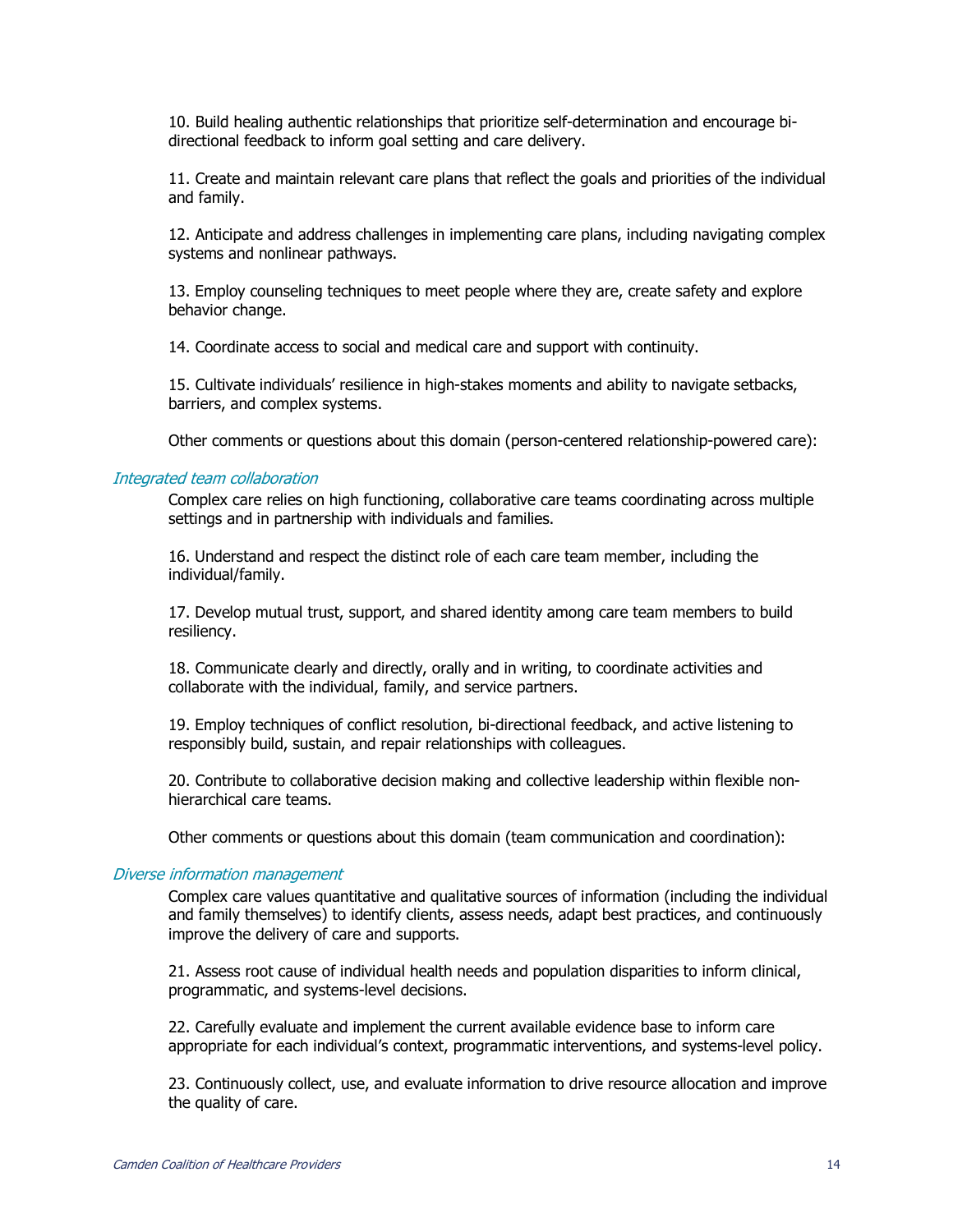24. Disseminate lessons, resources, and best practices to individuals, colleagues, community partners, policy makers and others in the field.

Other comments or questions about this domain (diverse systems of information):

#### Systems complexity and context

Individuals with complex needs interact with multiple, often incongruous systems that can contribute to the challenge of improving health and well-being. The complex care workforce analyzes individual problems from a systems' perspective and advocates system and policy reform to foster whole person health.

25. Understand essential elements of healthcare, human services, and public health sectors and strategies for sharing information and integrating service delivery across sectors.

26. Understand basic elements of the local, state, and federal civic processes.

27. Collaborate and organize with members of the health and social sectors to build and maintain coalitions and collaborative non-hierarchical structures.

28. Use collective power, privilege, and access to question the status quo and advocate for policy change.

29. Influence others' understanding of challenges and potential system-level solutions by synthesizing personal narratives and aggregate information.

30. Recognize and adapt to the current processes and structures of organizations, systems, and policies while seeking to effect positive and aspirational change.

Other comments or questions about this domain (policy, advocacy, and systems thinking):

Other comments or questions?

For professional, educational, and industry associations: Are these competencies your association could endorse?

#### **Field survey #2 results**

There were 78 participants of the survey. The roles and sectors of the participants are displayed below.

The roles and sectors of survey #2 respondents are displayed below.